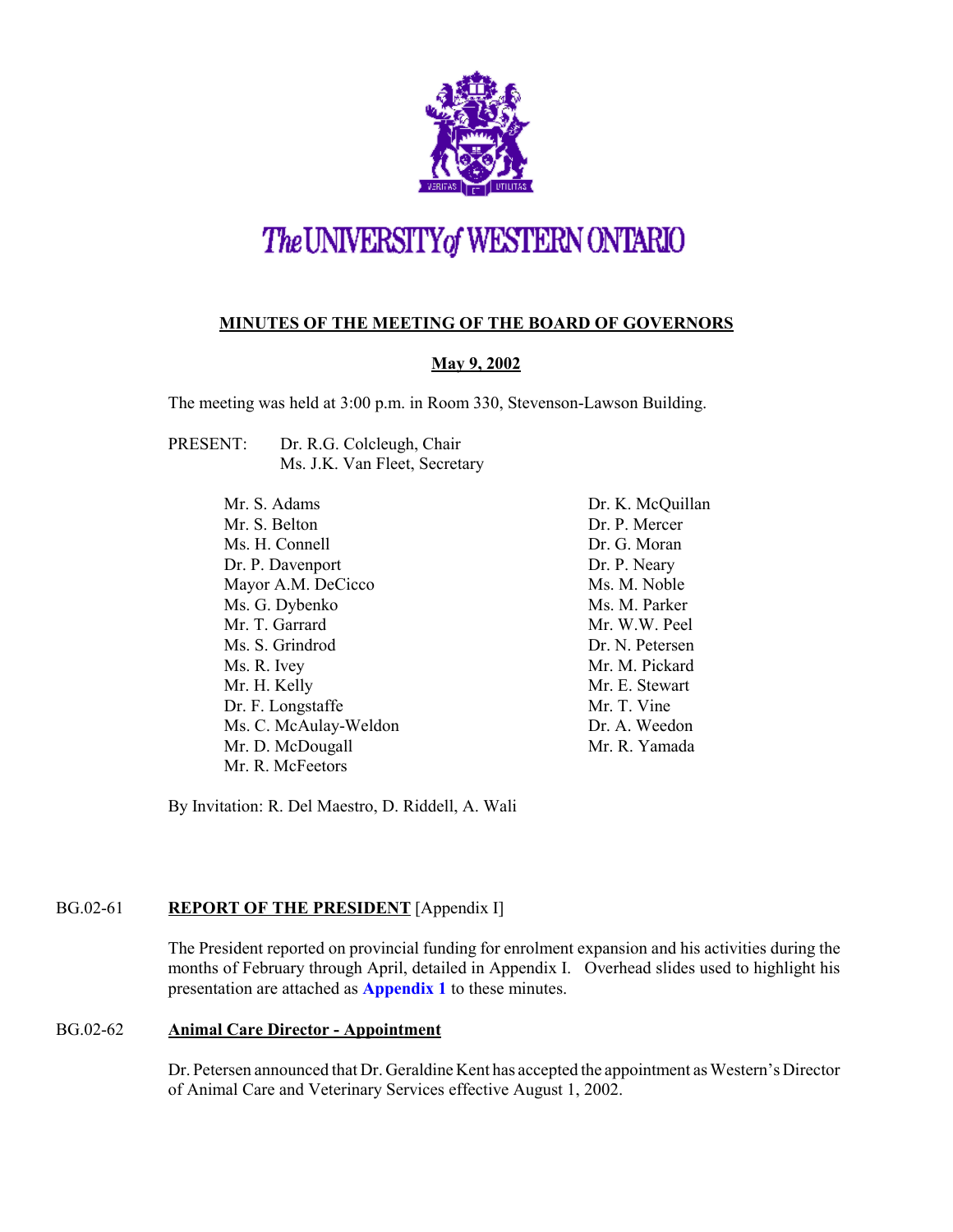#### BG.02-63 **UNANIMOUS CONSENT AGENDA** [**[Appendix II](http://www.uwo.ca/univsec/board/minutes/2002/r0205consent.pdf)**]

It was moved by H. Kelly, seconded by C. McAulay-Weldon,

That the items listed in the Unanimous Consent Motion, detailed on Appendix II, be approved and/or received for information by the Board of Governors by unanimous consent, excluding item *2. Building Corridor Policy.*

CARRIED

#### **REPORT OF THE PROPERTY & FINANCE COMMITTEE** [**[Appendix III](http://www.uwo.ca/univsec/board/minutes/2002/r0205pf.pdf)**]

#### BG.02-64 **Operating and Capital Budgets, Tuition and Fees**

On behalf of the Property & Finance Committee, it was moved by G. Dybenko, seconded by S. Adams,

That the Board of Governors approve:

- (1) The 2002-03 University Operating and Capital Budgets (report with pink cover).
- (2) Other Fee Schedules and Tuition Deposits (report with yellow cover)

Dr. Mercer provided an overview of the 2001-02 University Operating and Capital Budget, shown in Appendix III. The presentation included the planning context in which the budget was developed, an update on the current budget year, operating revenues, and anticipated revenue and allocations for the upcoming year.

- For 2002-03, total operating revenues are forecast at \$343,177,360; expenses at \$350,737,994.
- The Capital Budget for 2002-03 focuses on the major facilities expansion projects currently underway through the SuperBuild initiative, deferred maintenance and renewal of instructional and research facilities.
- The operating reserve is projected to be at \$4.5 million in 2002-03 which includes the \$2.25 million of FFICR being carried forward for allocation in 2003-04.

Ms. Ivey asked for an update of the University's debt levels. Dr. Colcleugh stated that because of interest raised concerning Western's debt levels, the Senior Operations Committee discussed the management and level of the debt and going forward with the debt. An *ad hoc* committee, chaired by Mr. McDougall, will make a presentation to the Board at the June meeting. With regard to the current level of the debt, Dr. Mercer stated that all universities are facing large debt levels while going through the SuperBuild phase. Mr. Del Maestro stated that across the system debt loads range from 35% to 60% of their total revenues. Western's current debtload is 19% of total revenues but will increase to 30% given the current borrowing requirements.

Dean Neary welcomed the advent of multi-year planning and asked that the Board's involvement in the budgeting process be considered. Mr. McDougall explained that the current budgeting process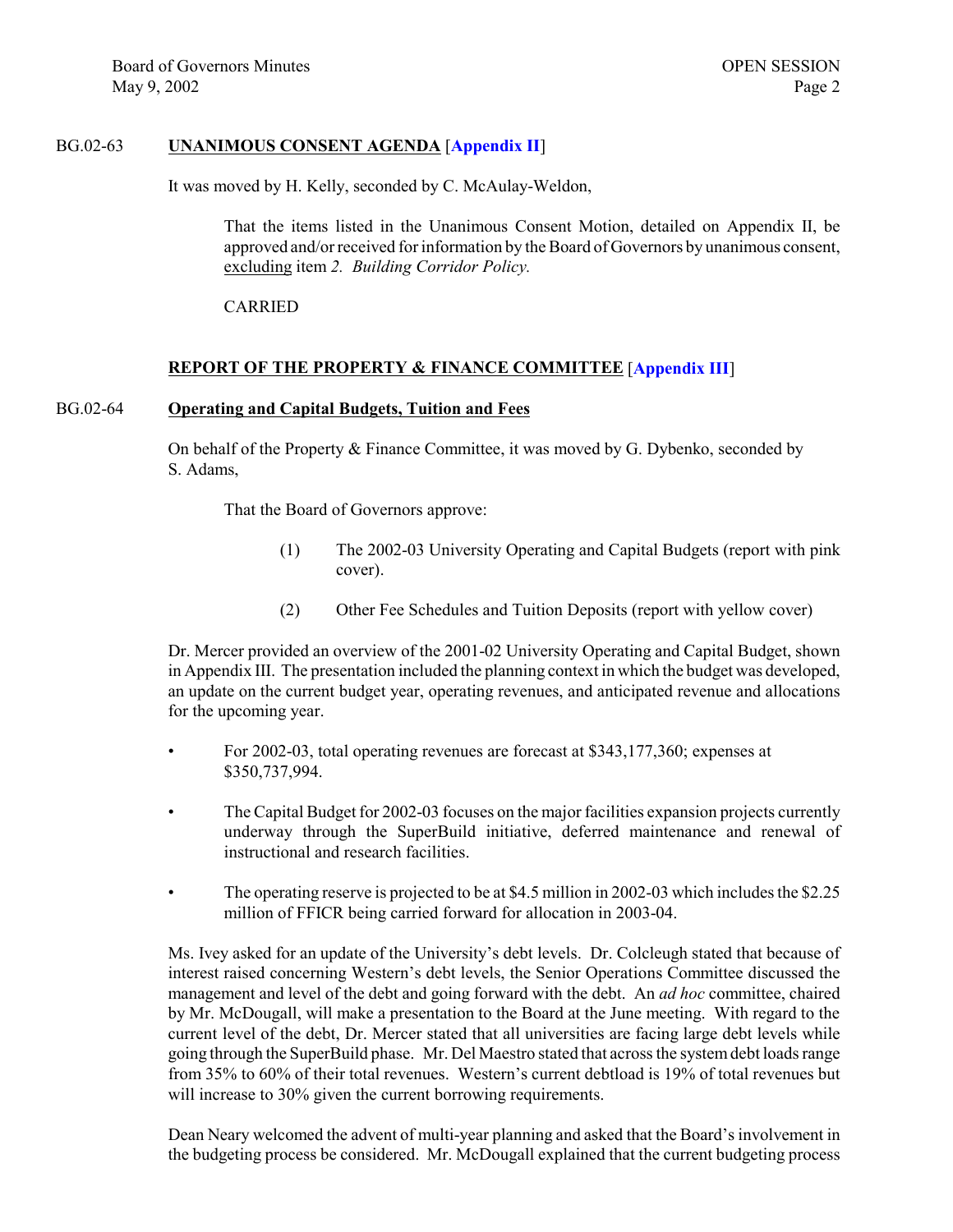allows the Board an opportunity for constructive input at the September Retreat. Mr. Yamada asked if modeling or three year rolling forecasts could be considered utilizing multi-year planning with sensitivity to risk; and modeling ongoing operating impact of capital expenditures around buildings and the impact on the deferred maintenance budget. Dr. Moran advised that currently this exercise is performed.

Ms. Ivey asked if a budget communication package is prepared that simplifies the complexities of the budget into a format that illustrates the key points. Dr. Davenport stated that *Western News* runs articles about the budget that try to identify three or four issues to make them more easily understandable. A press release is issued, as well.

The question was called and CARRIED

#### BG.02-65 **Student Fee Funded Units, Ancillaries, and Academic Support Units**

It was moved by G. Dybenko, seconded by C. McAulay-Weldon,

That the Board of Governors approve the 2002-03 budgets for Student Fee Funded Units, Ancillaries, and Academic Support Units, and related Activity Fee Rates, as summarized in the report by the same name (green cover).

#### CARRIED

#### BG.02-66 **Financing Plan for Campaign Western and Post-Campaign Development Activities**

It was moved by G. Dybenko, seconded by H. Kelly,

That the Board of Governors approve the revised revenue and expenditure plan for financing Western's development and broader external relations activities [Appendix III, Annex 1] and approve an increase of the 5% levy to 7.5% effective May 1, 2004.

#### CARRIED

#### BG.02-67 **Annual Allocation from the Western Fund**

It was moved by H. Kelly, seconded by C. McAulay-Weldon,

That the Board of Governors approve the allocation of \$29,500, representing income earned to date on The Western Fund, in support of the Ontario Graduate Scholarship Program.

CARRIED by unanimous consent

#### BG.02-68 **Siting - Weldon Library Expansion Project**

It was moved by G. Dybenko, seconded by E. Stewart,

That the Board of Governors approve the siting of the High Density Storage Addition to The D.B. Weldon Library.

Mr. McFeetors asked if renting a warehouse was considered as an alternative to building an addition to the Library. Dr. Davenport stated that that option was investigated, but the cost of transporting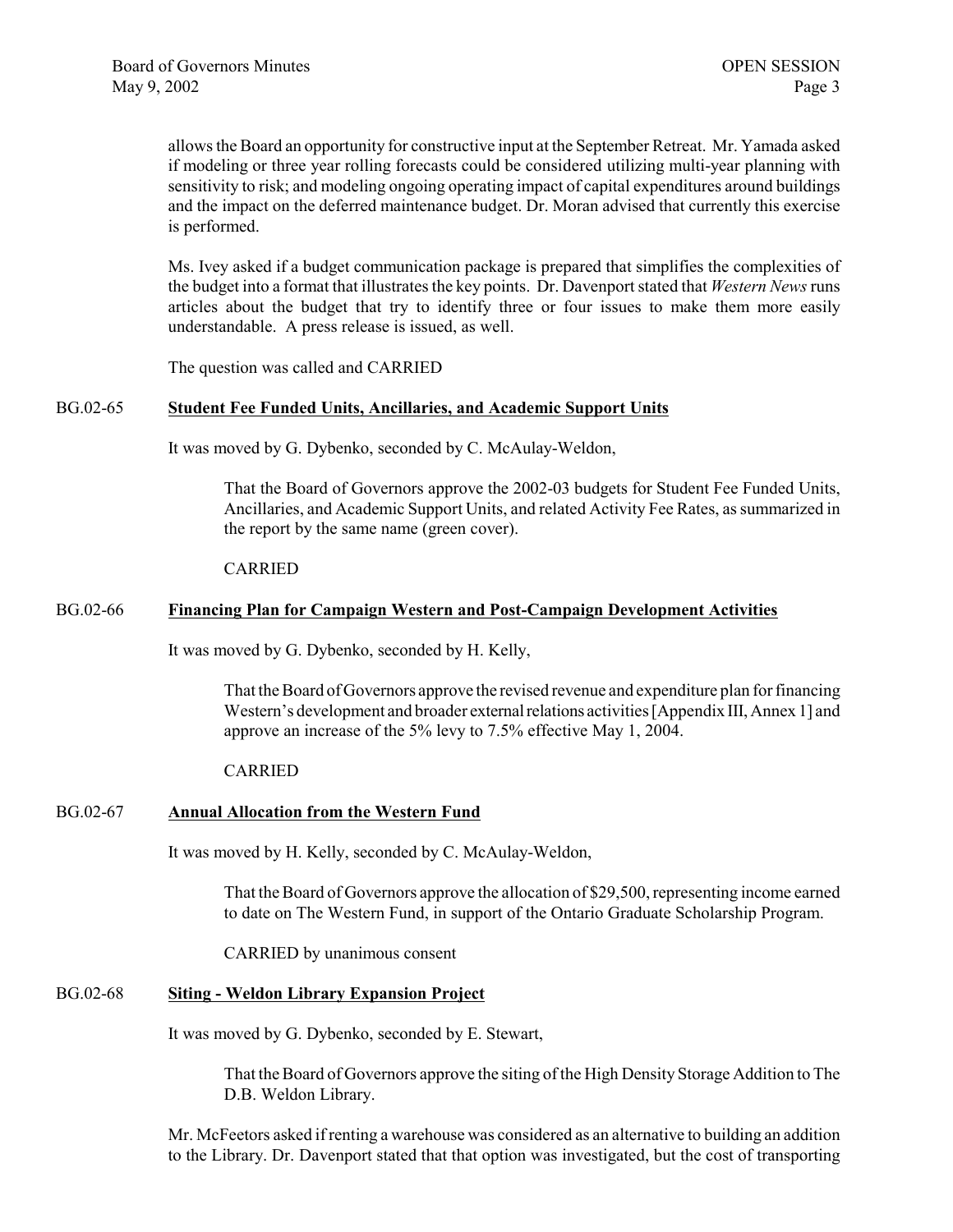books from off site is costly. The attractiveness of having the books on site made building an addition practical.

The question was called and CARRIED

#### BG.02-69 **Building Corridor Policy**

It was moved by G. Dybenko, seconded by S. Adams,

That the Board of Governors approve the new Building Corridor (Policy 1.32) attached as Appendix III, Annex 3.

It was moved by E. Stewart, seconded by C. McAulay-Weldon,

That Temporary Obstructions clause 6.01 be amended (shown in italics)as follows:

 6.01 If it is necessary to temporarily place equipment, building materials, etc., in a corridor, approval must be obtained from UWO Fire Prevention *and Occupational Health and Safety.*

Dr. Mercer stated that it would be redundant to have both Occupational Health and Safety and UWO Fire Prevention approve the temporary storage in corridors. Mr. Stewart explained that Occupational Health and Safety performs weekly inspections of buildings and issues work orders to remove corridor obstructions. For the last three years, in the Medical Sciences Building, the Department of Occupational Health and Safety has issued orders to remove the obstructions, but UWO Fire Prevention gives an order to allow the obstructions to remain in the corridor.

The Board discussed the issue raised by Mr. Stewart, but agreed that it is a management issue that must be resolved through investigation rather than amending the policy or process and that a report on this matter should be filed with the Board at the June meeting relative to the outcome of the investigation. Consequently, Mr. Stewart WITHDREW the motion to amend.

The question was called and CARRIED.

#### BG.02-70 **Hazardous Chemical Waste Policy**

It was moved by H. Kelly, seconded by C. McAulay-Weldon,

That the Board of Governors approve the new Hazardous Chemical Waste Policy (Policy 1.31) shown in Appendix III, Annex 4.

CARRIED by unanimous consent

#### BG.02-71 **The Ontario Women's Health Council Chair in Rural Women's Health**

It was moved by H. Kelly, seconded by C. McAulay-Weldon,

That the Property & Finance Committee approve, on behalf of the Board of Governors, establishment of The Ontario Women's Health Council Chair in Rural Women's Health as a joint appointment between the Faculty of Health Sciences and the Faculty of Medicine  $\&$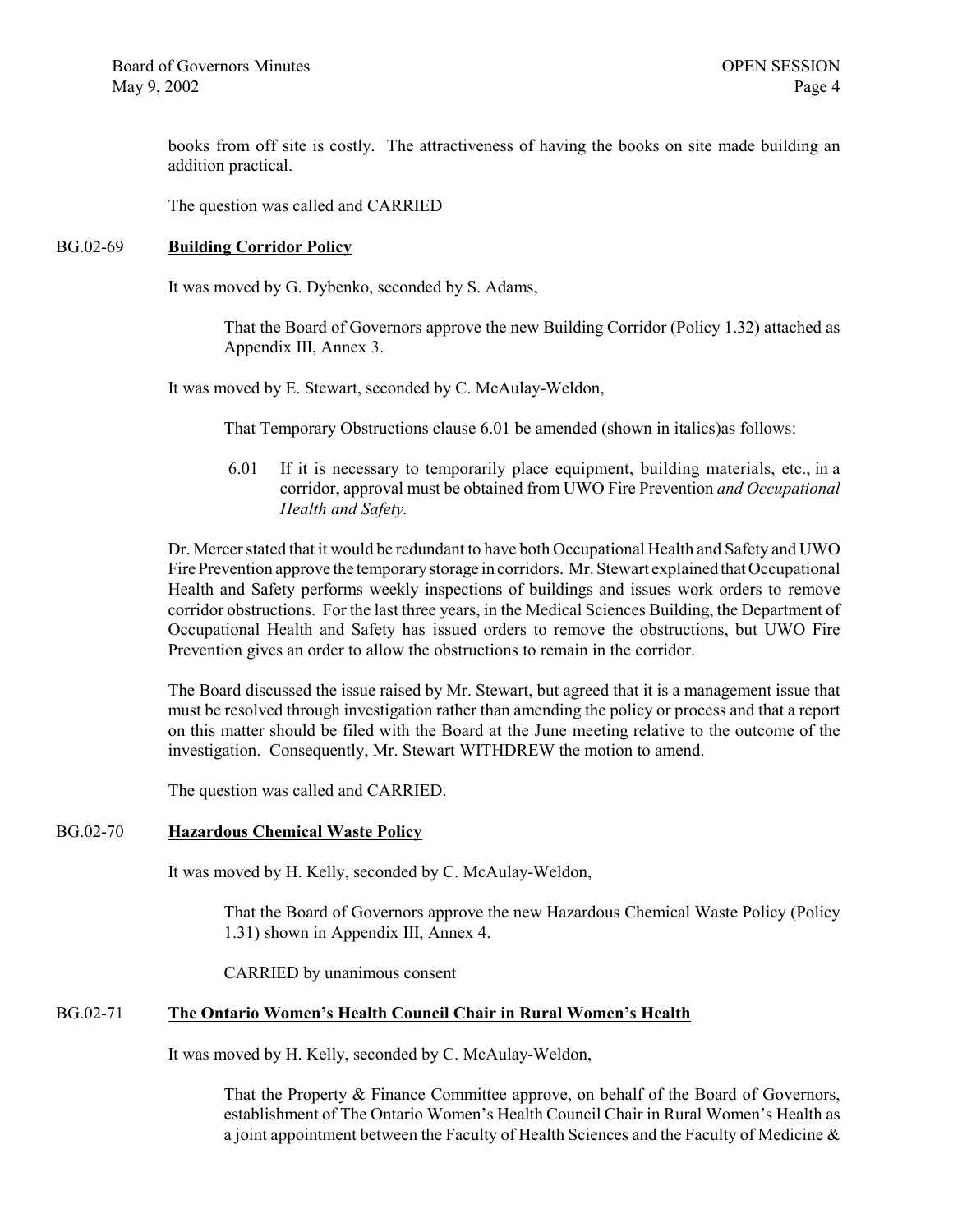Dentistry based on an endowed gift of \$1 million from the Ontario Women's Health Council and matching funds of \$1 million contributed by The University of Western Ontario under the terms of reference shown in Appendix III, Annex 5.

CARRIED by unanimous consent

#### BG.02-72 **Property & Finance Report Information Items**

The Property & Finance Report [[Appendix III](http://www.uwo.ca/univsec/board/minutes/2002/r0205pf.pdf)] contained the following items of information:

- Parking Lot Expansion Project
- Deregulation of Electrical Supply Market
- Report on Environmental Incidents and/or Safety Incidents
- Investment Committee Membership
- Report of the Investment Committee
- Report of the Scholarship Committee
- Prequalification of Contractors and Hiring of Design Teams for Major Projects

# **REPORT OF THE CAMPUS & COMMUNITY AFFAIRS COMMITTEE** [**[Appendix IV](http://www.uwo.ca/univsec/board/minutes/2002/r0205ccac.pdf)**]

#### BG.02-73 **Campus Alcohol Policy**

It was moved by H. Kelly, seconded by S. Adams,

That the Board of Governors approve the new Campus Alcohol Policy 1.33 as shown in Appendix IV, Annex 1.

Dr. Mercer clarified that the policy does not apply to students enrolled at the Affiliated Colleges.

The question was called and CARRIED

#### BG.02-74 **Campus & Community Affairs Committee Report Information Items**

The Report of the Campus and Community Affairs Committee (Appendix IV) contained the following items of information:

- Annual Report of the University Students' Council on the Activity within the University Community Centre
- Non-Tuition Related Ancillary Fee Levels for 2002-03
- Non-Tuition Related Ancillary Fees Proposed by Student Organizations

# **REPORT OF THE SENIOR OPERATIONS COMMITTEE** [**[Appendix V](http://www.uwo.ca/univsec/board/minutes/2002/r0205srops.pdf)**]

#### BG.02-75 **Report of the Senior Operations Committee Information Items**

The report of the Senior Operations Committee contained the following items of information:

- Board Meeting Dates June
- Development & Fund Raising Committee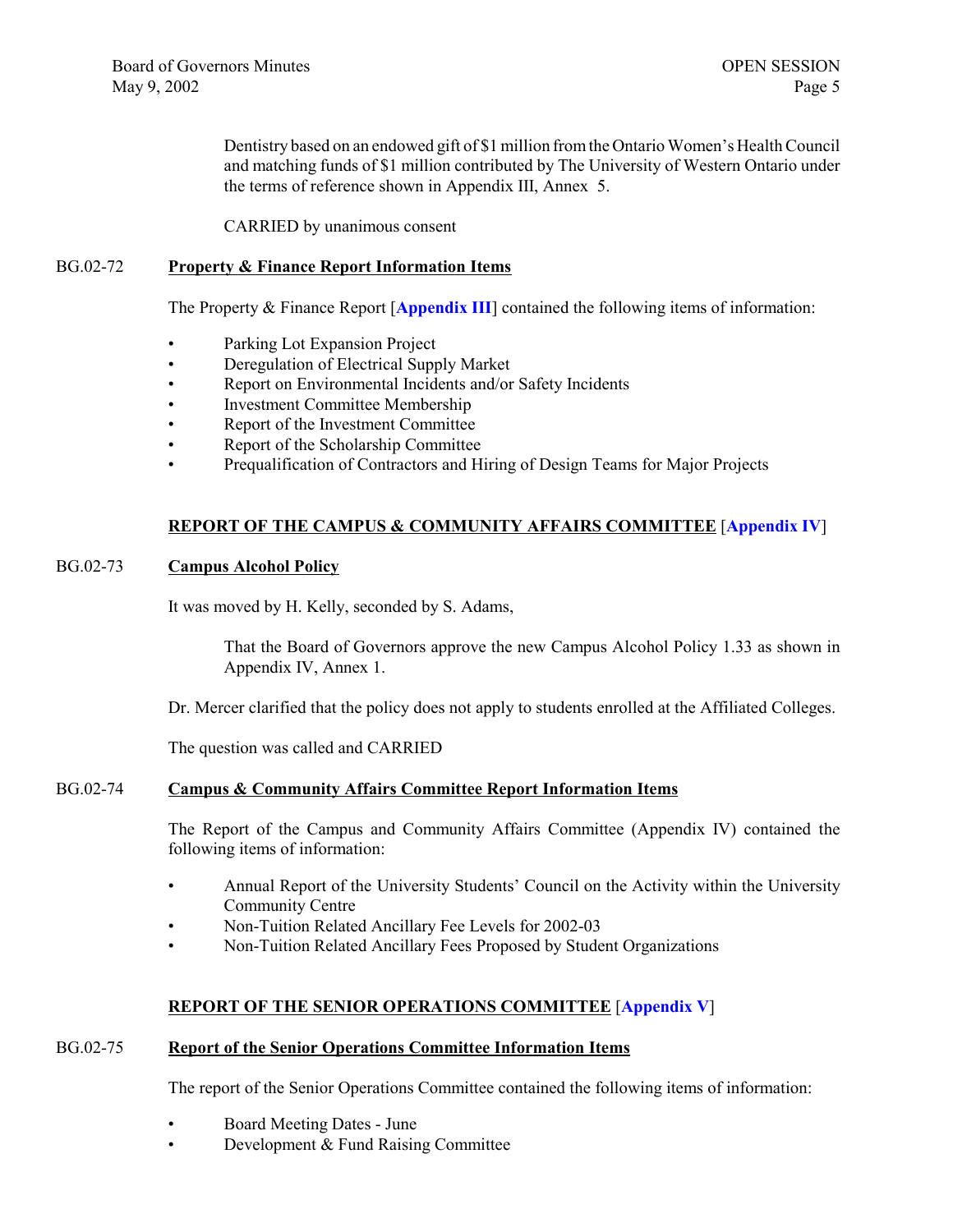- Board of Directors Canadian Centre for Activity and Aging
- Engineering Science Advisory Council
- 125<sup>th</sup> Anniversary Planning Committee

#### **REPORT OF THE DEVELOPMENT & FUNDRAISING COMMITTEE** [**[Appendix VI](http://www.uwo.ca/univsec/board/minutes/2002/r0205dev.pdf)**]

#### BG.02-76 **Revisions to the Gift Acceptance Policy**

It was moved by H. Kelly, seconded by C. McAulay-Weldon,

That the Board of Governors approve the revised Gift Acceptance policy, attached as Appendix VI, Annex 1.

CARRIED by unanimous consent

#### BG.02-77 **Gift Valuation Policy**

It was moved by H. Kelly, seconded by C. McAulay-Weldon,

That the Board of Governors approve the new Gift Valuation policy, attached as Appendix VI, Annex 2.

CARRIED by unanimous consent

#### BG.02-78 **Fundraising Initiatives and Campaign Western**

The Board received for information a report on fundraising initiatives and Campaign Western, detailed in Appendix VI, Annex 3.

#### **REPORT OF THE BY-LAWS COMMITTEE** [**[Appendix VII](http://www.uwo.ca/univsec/board/minutes/2002/r0205byl.pdf)**]

#### BG.02-79 **Report of the By-Laws Committee Information Items**

The By-Laws Committee report contained the following items of information:

- Amendments to Special Resolution No. 3- Banking
- Board of Governors Election Schedule Fall 2002

### **ITEMS REFERRED BY SENATE** [**[Appendix VIII](http://www.uwo.ca/univsec/board/minutes/2002/r0205sen.pdf)**]

#### BG.02-80 *Conditions of Appointment: Physicians Appointed in Clinical Departments and Clinical Divisions of Basic Science Departments*

It was moved by H. Kelly, seconded by C. McAulay-Weldon,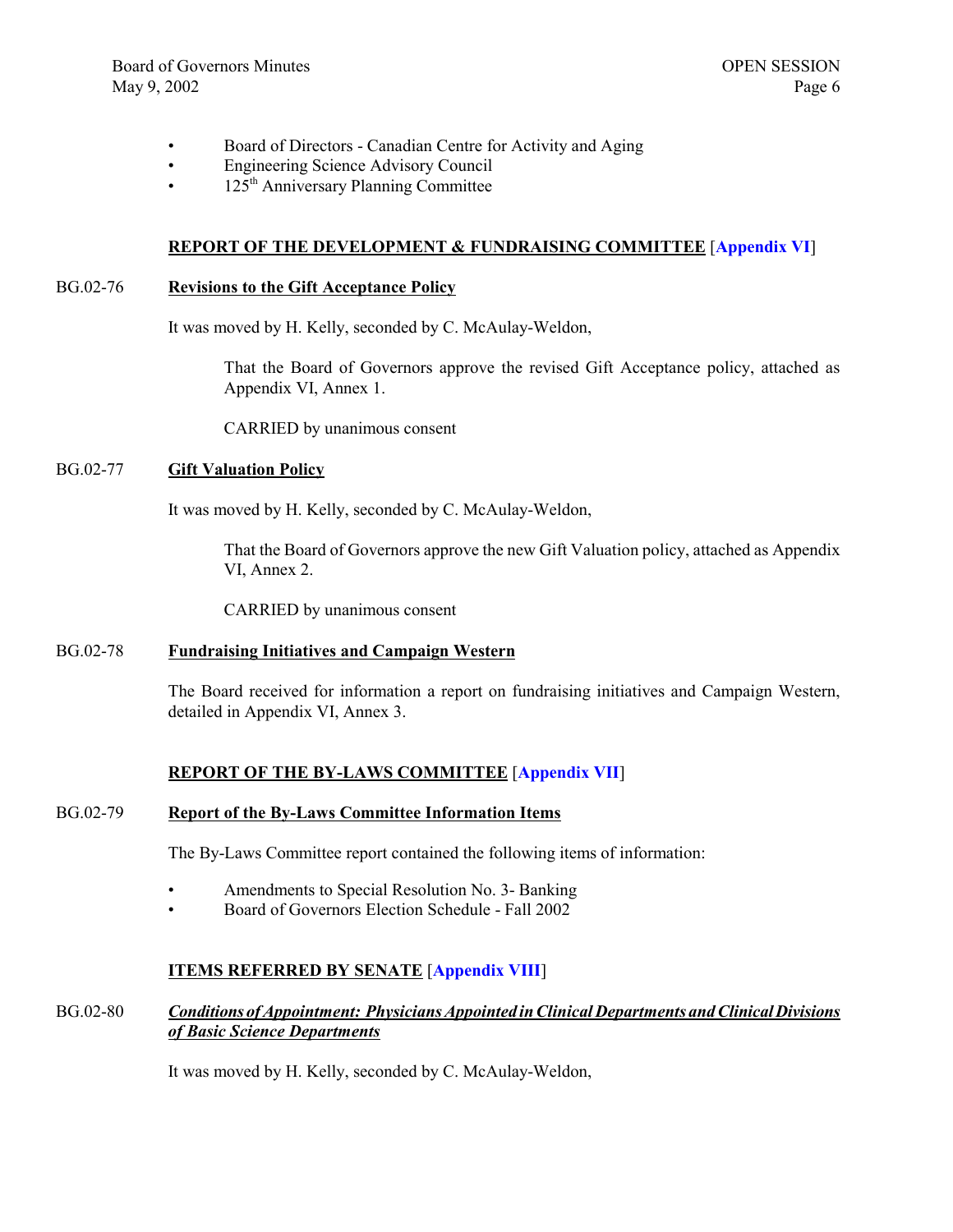That the Board of Governors approve revisions to *Conditions of Appointment: Physicians Appointed in Clinical Departments and Clinical Divisions of Basic Science Departments (1999)* as detailed in Appendix VIII, Annex 1.

CARRIED by unanimous consent

#### BG.02-81 **Department of Biology: Amalgamation of Plant Sciences and Zoology**

It was moved by H. Kelly, seconded by C. McAulay-Weldon,

That the Board of Governors approve the amalgamation of the Departments of Plant Sciences and Zoology in the Faculty of Science into a single department to be called the Department of Biology, effective July 1, 2002.

CARRIED by unanimous consent

#### BG.02-82 **Senate Information Items**

The report, Items Referred by Senate, detailed in Exhibit VIII, contained the following items of information:

- 2002-03 University Operating and Capital Budgets
- First-Entry Undergraduate Enrolment for 2002-2003
- First-Entry Undergraduate Enrolment at the Affiliated Colleges, 2002-03
- Report of the Provost's Undergraduate Program Review Committee
- Report of the Academic Colleague on the  $259<sup>th</sup>$  meeting of the Council of Ontario Universities
- Report of the Honorary Degrees Committee
- Convocation Dates 2004
- 2001-2002 Winners of The Edward G. Pleva Award for Excellence in Teaching
- 2001-2002 Winner of The UWO Award for Excellence in Teaching by Part-Time Faculty

 $\mathcal{L}_\text{max}$  and the contract of the contract of the contract of the contract of the contract of the contract of the contract of the contract of the contract of the contract of the contract of the contract of the contrac

- 2001-2002 Winner of The Marilyn Robinson Award for Excellence in Teaching
- 2002 Winners of the Hellmuth Prize for Achievement in Research
- Announcements

# BG.02-83 **SELECTED CLIPPINGS** [**Appendix IX**]

The Board received selected media clippings about the President (Appendix IX).

#### **ADJOURNMENT**

The meeting adjourned at 4:25 p.m.

R.G. Colcleugh J.K. Van Fleet Chair Secretary Secretary